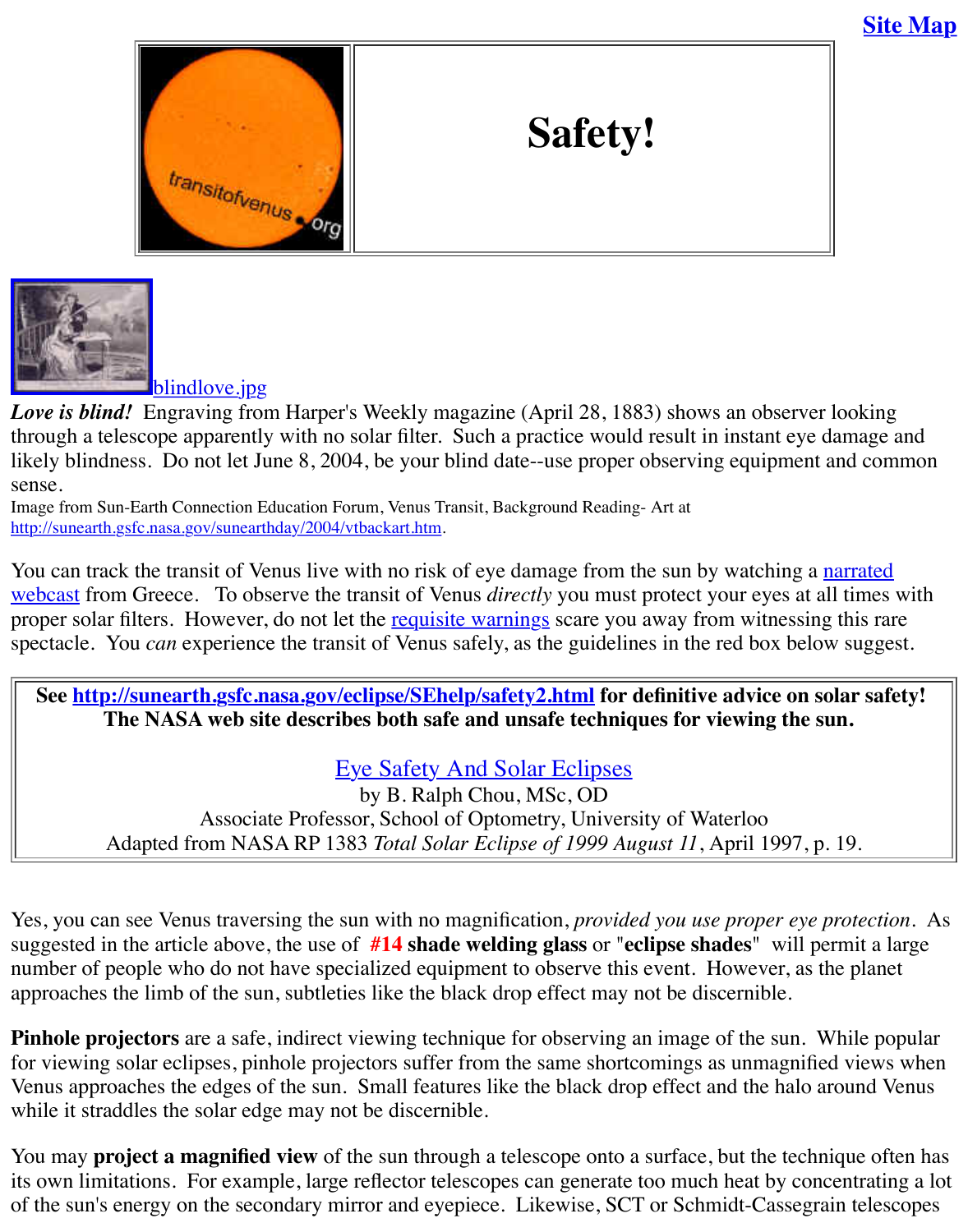*filter* over the large end of the telescope. Do not use small filters that fit over the eyepiece, for concentrated sunlight can shatter them. The sun's energy must be attenuated *before* it enters the filtered, magnified view will show the planet Venus, the "blac[k drop" effect](http://old.transitofvenus.org/safety.htm#book1), and sunspots. See or http://skyandtelescope.com/observing/objects/sun/article\_101\_1.asp for a list of retailers.

No matter what *proper tech[nique](http://old.transitofvenus.org/safety.htm#sunspotter)* you use for viewing the sun, do not stare continuously at the your eyes a break. More safety instructions are at http://www.venus2004.org/sinformer/n/new  $langue=2$ .

# **Pi[nhole Projections](http://skyandtelescope.com/observing/objects/sun/article_101_1.asp)**



# **[Eye Wear](http://www.shu.ac.uk/eclipse/observe.html)**

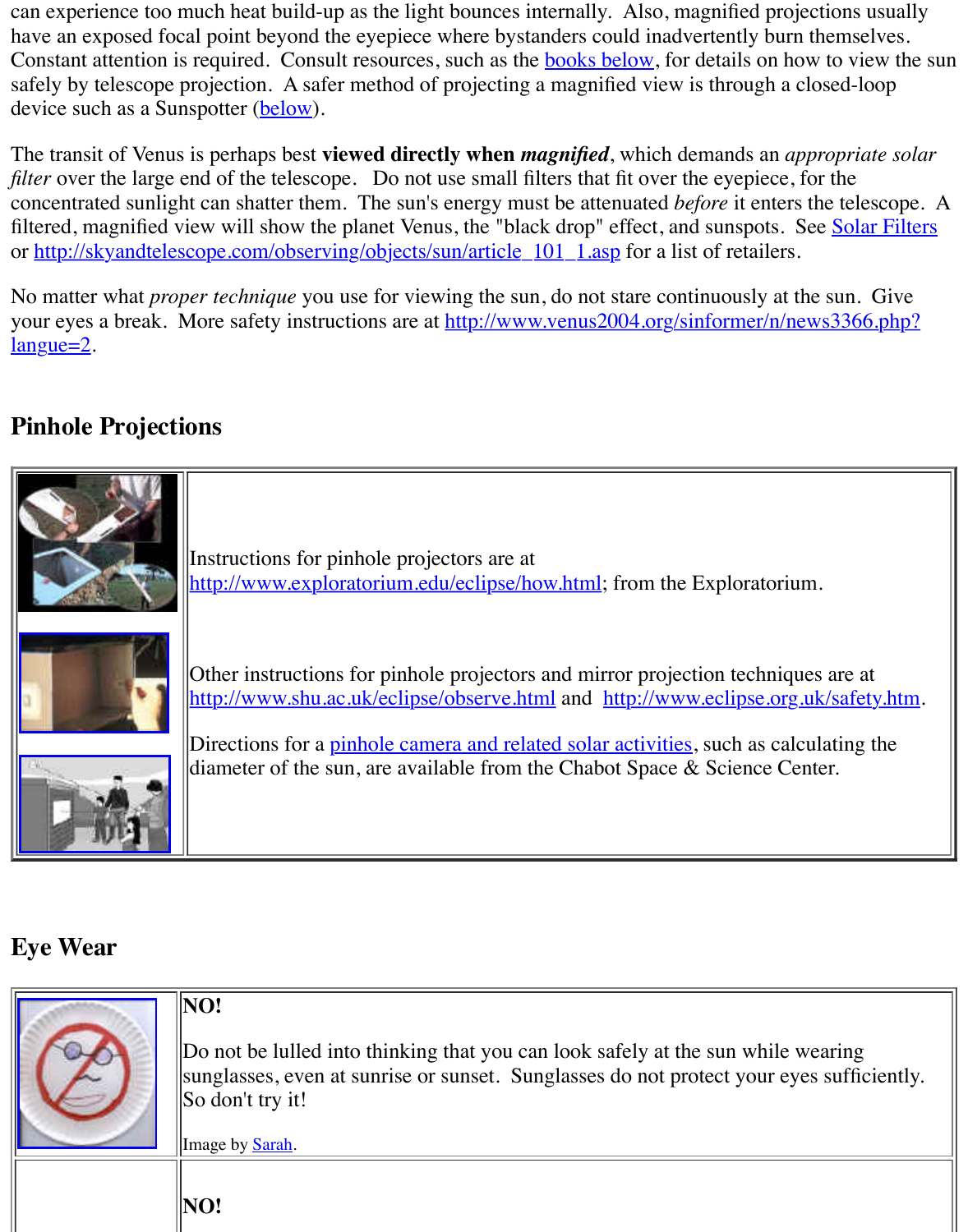|  | Yes.<br>Eclipse Shades or Solar Shades appear similar to sunglasses, but they have<br>filter that permits safe viewing if the filter is in new condition. Eclipse/sol<br>available through <b>Rainbow Symphony</b> and other retailers listed at<br>http://www.mreclipse.com/Totality/TotalityApC.html under "Solar Filters.<br>looking at the sun, inspect the material to make sure the lenses are not scra<br>compromised <i>in any way</i> . If so, discard the shades. |
|--|-----------------------------------------------------------------------------------------------------------------------------------------------------------------------------------------------------------------------------------------------------------------------------------------------------------------------------------------------------------------------------------------------------------------------------------------------------------------------------|
|  | http://www.astronomyindia.uni.cc/<br>Sun View goggles are mylar solar filters (not mentioned in above list of ret                                                                                                                                                                                                                                                                                                                                                           |

# **#14 Welding G[lasses](http://www.astronomyindia.uni.cc/)**

| T.<br><b>Co. Visitry</b> | Dr B. Ralph Chou, author of <u>Eye Safety and Solar Eclipses</u> cited above, sug.<br>the most widely available filters for safe solar viewing is shade number 14 w<br>glass."                                                                                                                                                                        |
|--------------------------|-------------------------------------------------------------------------------------------------------------------------------------------------------------------------------------------------------------------------------------------------------------------------------------------------------------------------------------------------------|
|                          | It is imperative that the welding hood houses a $#14$ or darker filter. Do not<br>any welding glass if you do not know or cannot discern its shade number. B<br>welders typically use glass with a shade much less than the necessary $\#14$ .<br>the hood makes the sun somewhat more tolerable to see does not mean the v<br>is of the proper kind. |
|                          | The view through a proper $#14$ welding glass shows only the sun, which wi<br>green. The surrounding landscape is not visible.                                                                                                                                                                                                                        |
|                          | A welding glass that is less than shade $#14$ allows too much light to pass. In<br>left, an insufficient welding glass permits so much light to pass through that<br>can be seen. This view is <i>not</i> safe.                                                                                                                                       |
|                          |                                                                                                                                                                                                                                                                                                                                                       |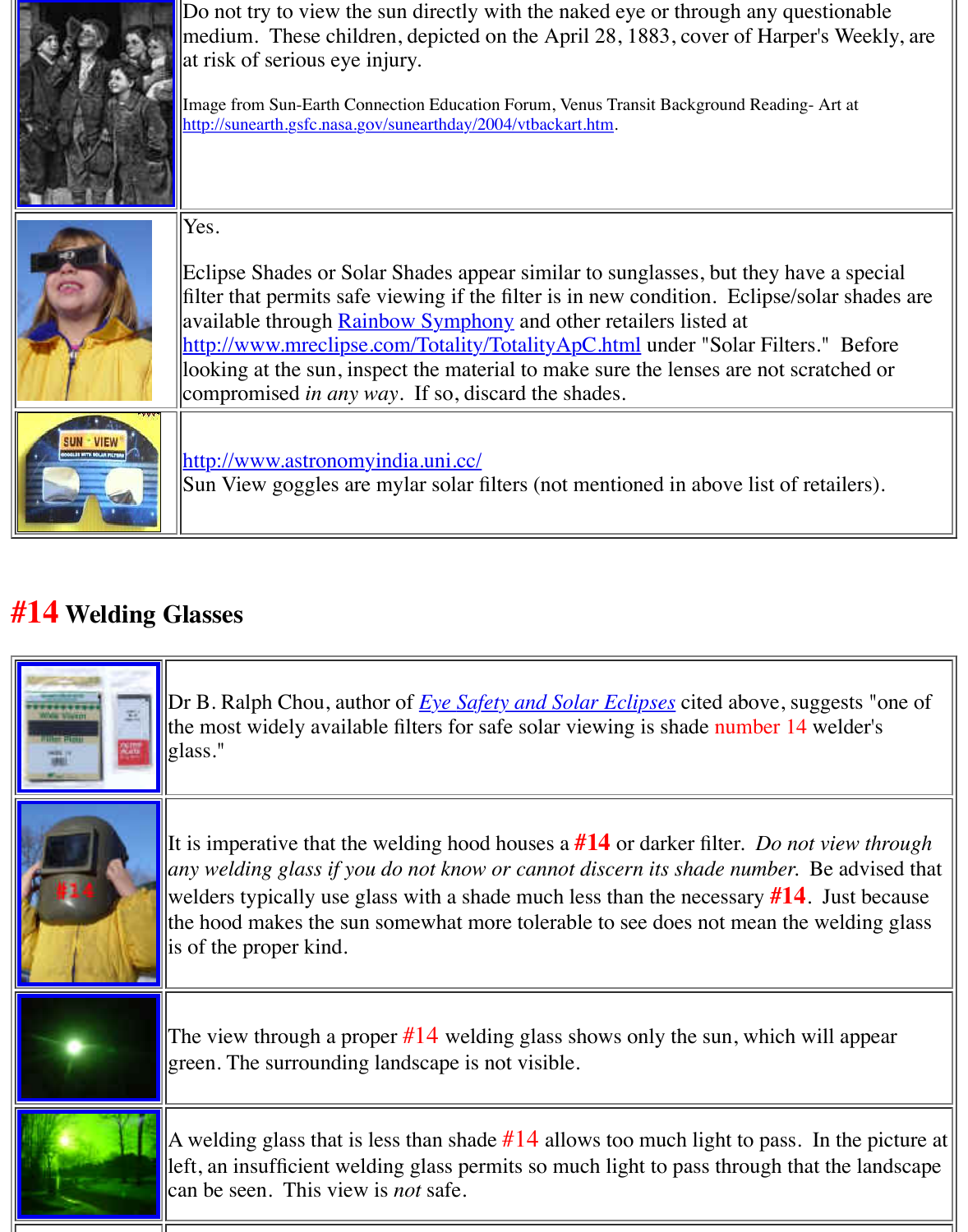|  | ttime to adjust to the sudden darkness and will be unnecessarily exposed to th |  |
|--|--------------------------------------------------------------------------------|--|
|  | $\parallel$ only briefly.                                                      |  |

## **Telescopes with Solar Filters**

| below.)                                                                                                                       | Through a telescope with a <b>proper solar filter</b> , the magnified sun will appear<br>blue. Do not look through a telescope without a solar filter on the large end<br>And <i>never</i> use small solar filters that attach to the eyepiece (as found in som<br>cheaper telescopes). See <b>Solar Filters</b> for a list of retailers. |
|-------------------------------------------------------------------------------------------------------------------------------|-------------------------------------------------------------------------------------------------------------------------------------------------------------------------------------------------------------------------------------------------------------------------------------------------------------------------------------------|
|                                                                                                                               | Remove unfiltered finder scopes so they are not inadvertently accessed. Do<br>lens cap--even if it is taped on--to keep the eyes of a prying person at bay. (S                                                                                                                                                                            |
|                                                                                                                               |                                                                                                                                                                                                                                                                                                                                           |
| to keep his eyes (and the rest of Stanley) from burning.                                                                      | In practicing for the transit, <b>Flat Stanley</b> recognizes that a proper solar filter                                                                                                                                                                                                                                                  |
|                                                                                                                               |                                                                                                                                                                                                                                                                                                                                           |
| Build a solar filter for your telescope with Michael Portuesi at<br>http://www.jotabout.com/portuesi/astro/solar_filter.html. |                                                                                                                                                                                                                                                                                                                                           |

## **[Projection Techniques \(Magnified View\)](http://www.jotabout.com/portuesi/astro/solar_filter.html)**

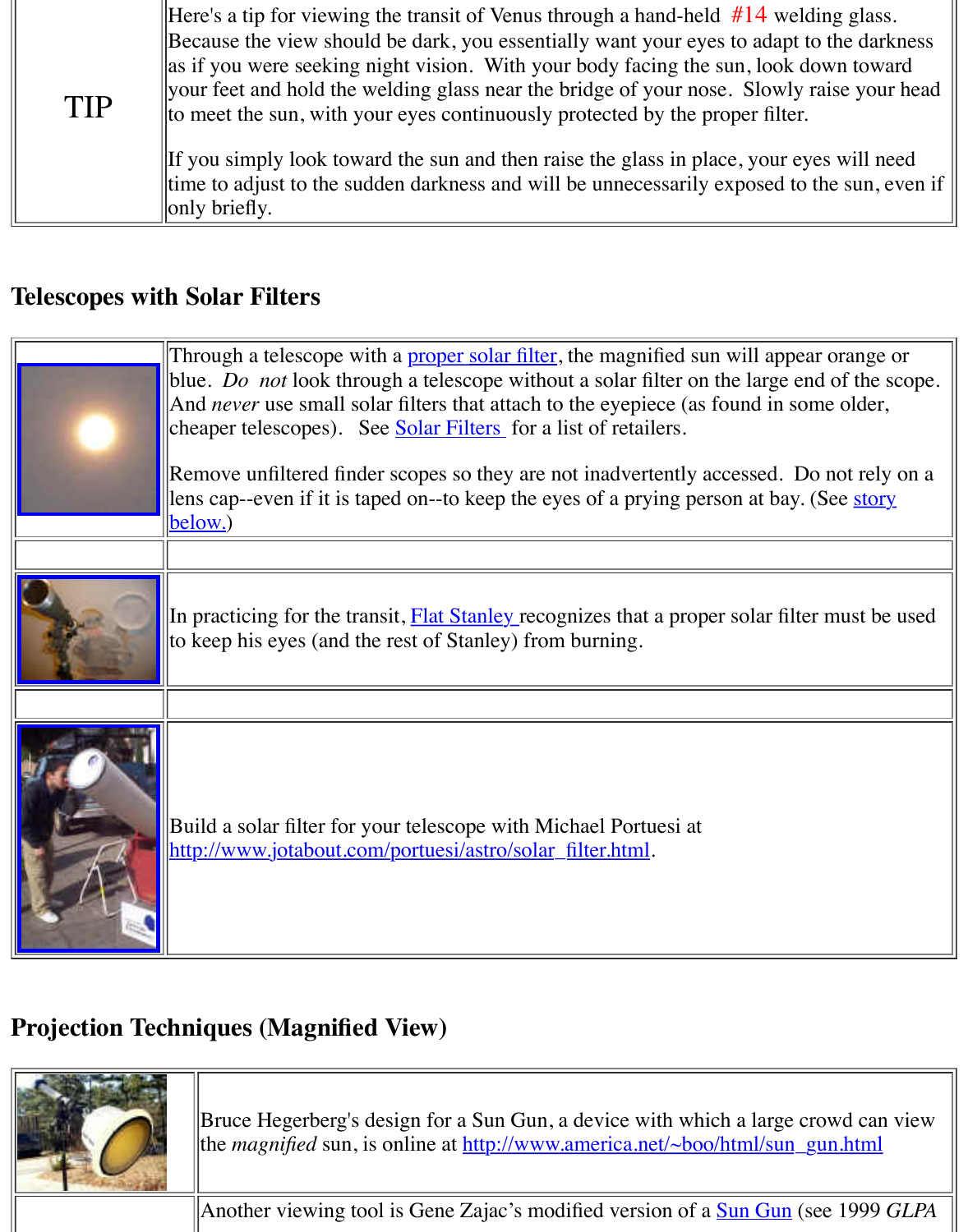|                      | Hubert van Hecke provides the <u>design and instructions</u> for making his su<br>Ask Mr. Science web page. Additional pages indicate how to take sunsp<br>analyze them.                                                                                                                                                                                                               |
|----------------------|----------------------------------------------------------------------------------------------------------------------------------------------------------------------------------------------------------------------------------------------------------------------------------------------------------------------------------------------------------------------------------------|
|                      | The Exploratorium demonstrates how to view a planet in transit safely b<br>the image of the sun with binoculars. See<br>http://www.exploratorium.edu/transit/how.html. Do not look at the sun<br>binoculars without solar filters on the large ends of the barrels. Never le<br>unattended.                                                                                            |
| <b>DESTRA VIATOS</b> | You may project an image through a telescope onto a white surface, yet<br>is not foolproof. Among the concerns, because someone can put their ey<br>the sight line of the sun, a projecting telescope must never be left unatter<br>http://www.eso.org/outreach/eduoff/vt-2004/vt-safety.html and related li<br>solar activities see http://www.popastro.com/sections/solar/chap3.htm. |
|                      |                                                                                                                                                                                                                                                                                                                                                                                        |
|                      | The <b>Sunspotter</b> is commercially available from Learning Technologies In                                                                                                                                                                                                                                                                                                          |
|                      | <b>BinoMite Solar Binoculars</b> are commercially available from Coronado T<br>Group.                                                                                                                                                                                                                                                                                                  |
|                      | The Venuscope and solar shades are commercially available from SODA<br>SOBOMEX- Department Sky & Space.                                                                                                                                                                                                                                                                                |
|                      |                                                                                                                                                                                                                                                                                                                                                                                        |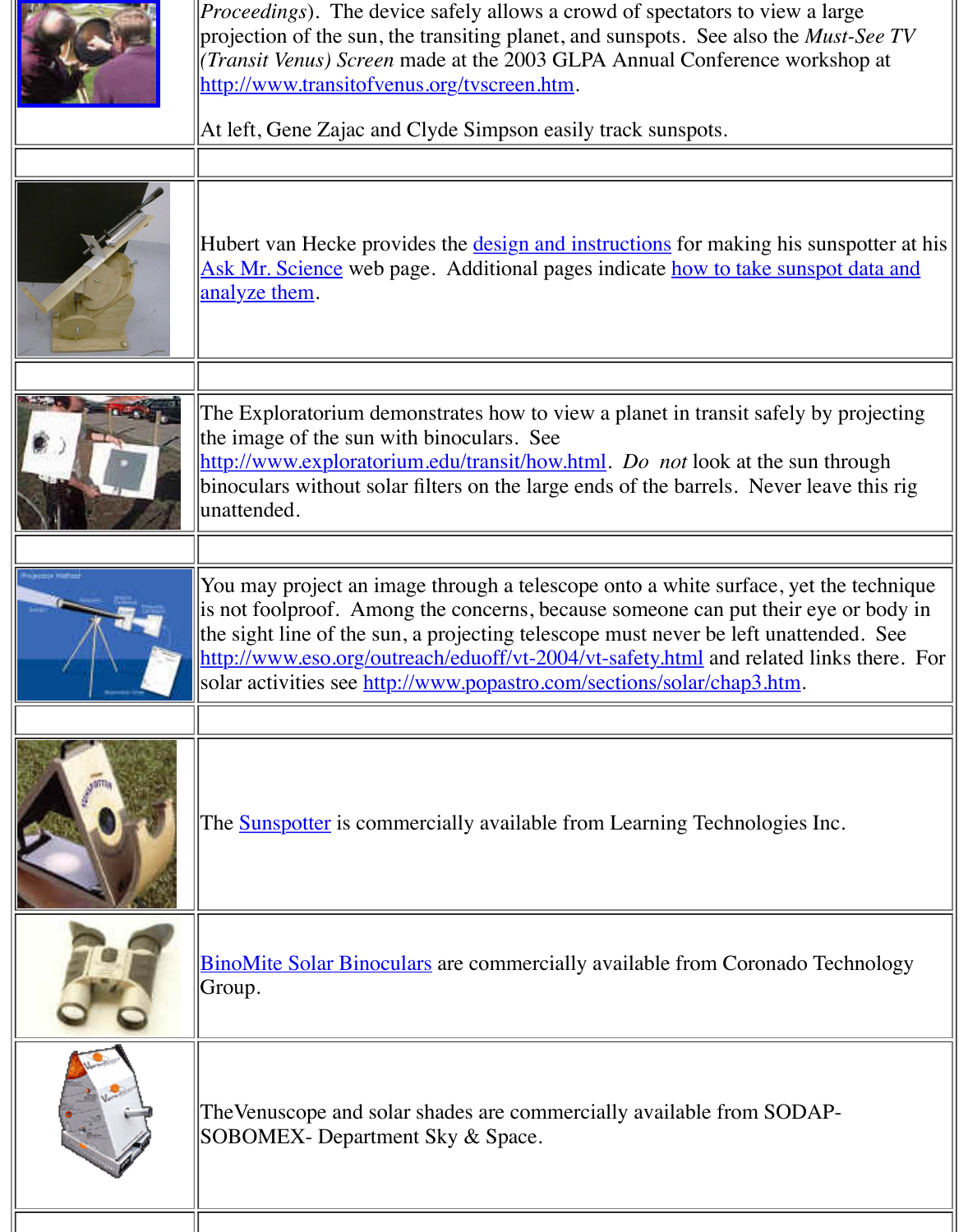



[http://SkyandTelescope.com/campaigns.asp?id=344](http://skyandtelescope.com/campaigns.asp?id=344)

Book: *How to Observe the Sun Safely* by Lee Macdonald; published by Sky & Telescope.



http://astronomicalleague.com/sunf.htm

Book: Observe and Understand the Sun, edited by Richard E. Hill; published by the Astronom

## [http://sunearth.gsfc.nasa.gov/sunearthday/2004/vt\\_obse](http://astronomicalleague.com/sunf.htm)rve\_2004.htm

"Three separate ways to safely observe the transit of Venus on June 8, 2004. Those three sections called Views From Students, Views From Observatories and Views From Satellites."

#### http://sunspotcycle.com/sunspots/doityourself.html

Safe Sunwatching includes binocular projection techniques from NASA's spaceweather.com.

## [http://sunspotcycle.com/sunspots/doityourself\\_sp.html](http://sunearth.gsfc.nasa.gov/sunearthday/2004/vt_observe_2004.htm)

Recomendaciones para Observar el Sol (Spanish version of safe sunwatching, includes binocular projection techniques from NASA's

spaceweather.com).



http://www.rongross.com/misc/solarview/

Projection device from a simple heliostat; from Ron Gross.

[http://skyandtelescope.com/observing/objects/sun/article\\_10](http://www.rongross.com/misc/solarview/)1\_1.asp List of telescope filter retailers from *Sky & Telescope*.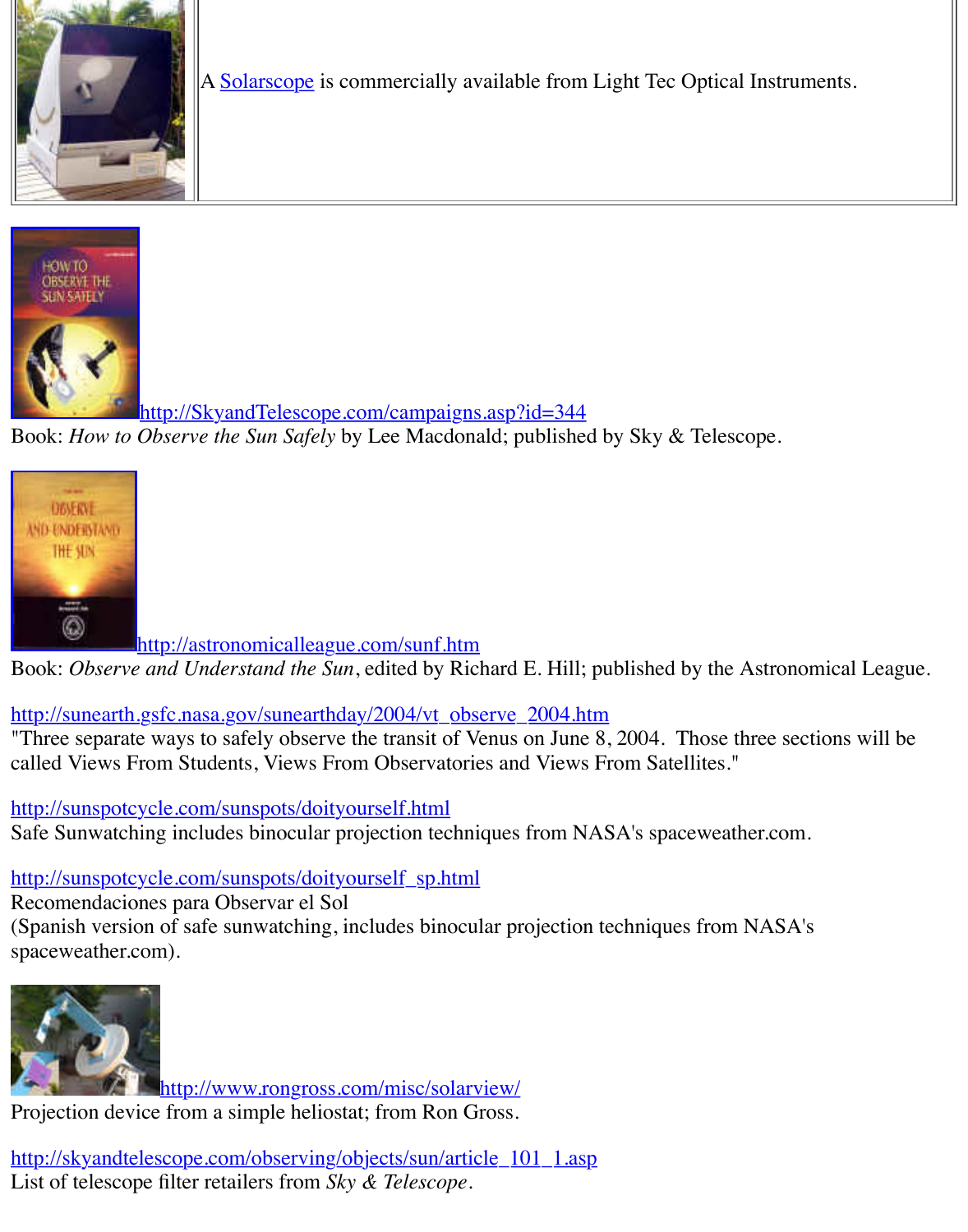Always beware of the power of the sun. Yes, it obviously can fry your eyes without your knowing it, for your eyeball has no pain receptors within. But there are other burn hazards. Keith Johnson of the Fleischmann Planetarium shares this story:

"Just to underscore the necessity of keeping constant watch on your telescope while it's pointed at the Sun... I was running a basic astronomy class lab in Tucson while I was in grad school one day, and we were observing the Sun with a white-light filter. I had placed a film container over the finder as usual. But apparently not firmly enough: it fell off at one point, and I didn't notice it.

One undergrad had come in her pajamas and bathrobe, believe it or not (it was an early-morning class). While she was peering intently through the main eyepiece, I noticed some smoke starting to come from the shoulder of her bathrobe. Sure enough, the finder had set her robe on fire! or at least smoldering..."

*Fine Print***: The comments listed on this page are not an endorsement of any particular technique or product. Viewing the sun without proper equipment and/or techniques can result in serious eye injury and blindness. This website accepts no responsibility for the conduct of others in viewing the sun. Observers are responsible for their own eye safety.**

"It is never safe to look at the sun without proper eye protection. No filter should be used with an optical device (e.g. binoculars, telescope, camera) unless it has been specifically designed for that purpose and is mounted at the front end (i.e., end towards the Sun). *Unsafe* filters include all color film, black-and-white film that contains no silver, photographic negatives with images on them (x-rays and snapshots), smoked glass, sunglasses (single or multiple pairs), photographic neutral density filters and polarizing filters, computer disk media. Most of these transmit high levels of invisible infrared radiation which can cause a thermal retinal burn. The fact that the Sun appears dim, or that you feel no discomfort when looking at the Sun through the filter, is no guarantee that your eyes are safe. A person with eye damage from improper viewing may not notice the damage until hours later."